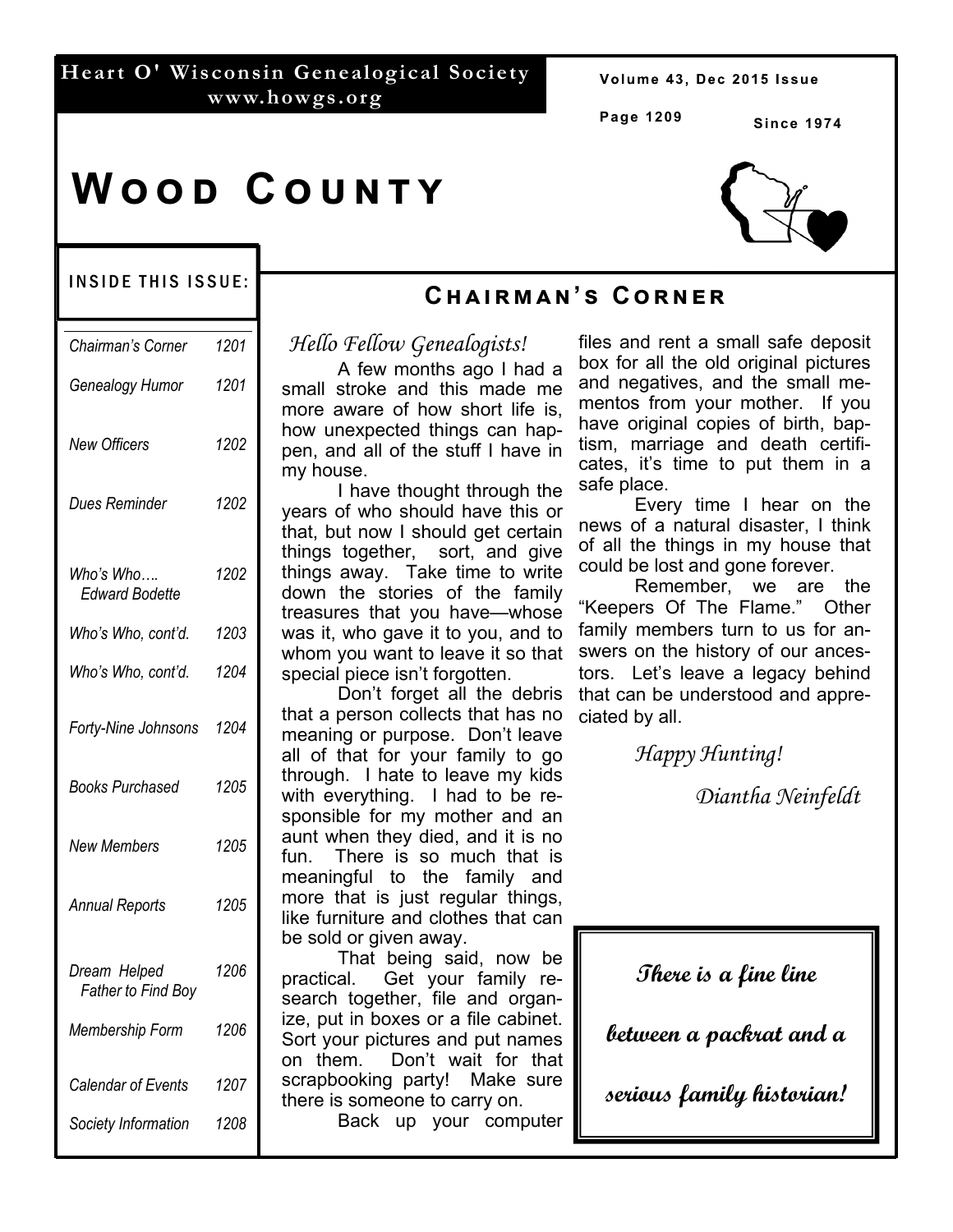# **Nඍ ඟ Oඎඎඑඋඍකඛ**

 Officers were voted in at the end of last year to take us on into the new year. Please help the officers out in any way that you can. Our society is only as strong as its members.

Chairman: Diantha Neinfeldt

Vice Chairman: Tina Krummel

Secretary: Doreen Dimick

Treasurer: Bev Polansky

Trustee: Karen McCarthy

# Dues!

 It's that time of year again—your annual dues are payable now. Our membership year runs from August 1 through July 31.

 Check your newsletter label. The line above your name has the expiration date of your membership. There is a membership form on page 1206 of this newsletter. Please check with Bev, our treasurer, on the status of your membership.

# $W$ **HO**'S WHO IN WISCONSIN RAPIDS: **EDWARD THEODORE BODETTE**

The subject of this sketch, Edward Theodore Bodette, was born in Three Rivers, Canada, November 9, 1846, and moved to Rochester, New York, with his parents at the age of six months, where the family lived until young Edward was ten years old. His father then decided to go West and started with his family for Grand Rapids, Wisconsin, but they got no farther than Fond du Lac, as they were unable to find the way to their destination. Mr. Bodette, secured a place with a private family for his wife, three sons, Elijah, Veloris, and Edward and two daughters, Agnes and Mary, and started out on horseback to find the way here. It took him just one week to make the trip, and on his return here, he again started out with his family bound for the desired haven. Mr. Bodette said, "We took the boat at Fond du Lac and went from there to Oshkosh and up the Wolf River to Gills Landing. From there we took the stage to Plover, where we again changed conveyances and finally landed here." He says there was one sight he will never forget. When they were crossing from Fond du Lac to Oshkosh, they saw a boat coming down the river, loaded with wood, with five or six teams of horses propelling it. He states that the sight was so unusual and queer to him that it still remains fresh in his memory.

### *Didn't Like the West*

 The West did not appeal as strongly to Mr. Bodette's father as he had thought it would, and when early in the fall a team from Portage, delivering goods came to Grand Rapids, Mr. Bodette thought it a fine chance to start back East. So he packed up all his wordly goods, and with his family returned with the teamster to Portage from where they continued their journey until finally they reached Rochester again.

 Edward remained there until the spring of 1869, when he too fell prey to the lure of the West, and, securing a map of Wisconsin, studied it to find the most attractive place to locate, and finally decided that it would be Neillsville. He decided to go directly there. Mr. Bodette, in telling of his trip says, "I came as far as Black River Falls where, owing to the heavy snow, I found I would be obliged to wait at least three days before I could continue on my way to Neillsville, so I decided to go to New Lisbon. I stayed there for a week. While there, I was told that Wonewoc would be a fine location. I went there via the C.M.&St.P. Railway to Mauston and continued my journey to Wonewoc from there by stage. I found the place so dreary and desolate looking that I did not want to remain. I paid a man five dollars to take me back to Mauston the same night, from where I went back to New Lisbon again. I then decided to come back to Grand Rapids to see what

 *(Cont'd on Page 1203) (Cont'd from page 1202)* 

might be in store for me there. Being a shoemaker by trade, I was naturally interested in the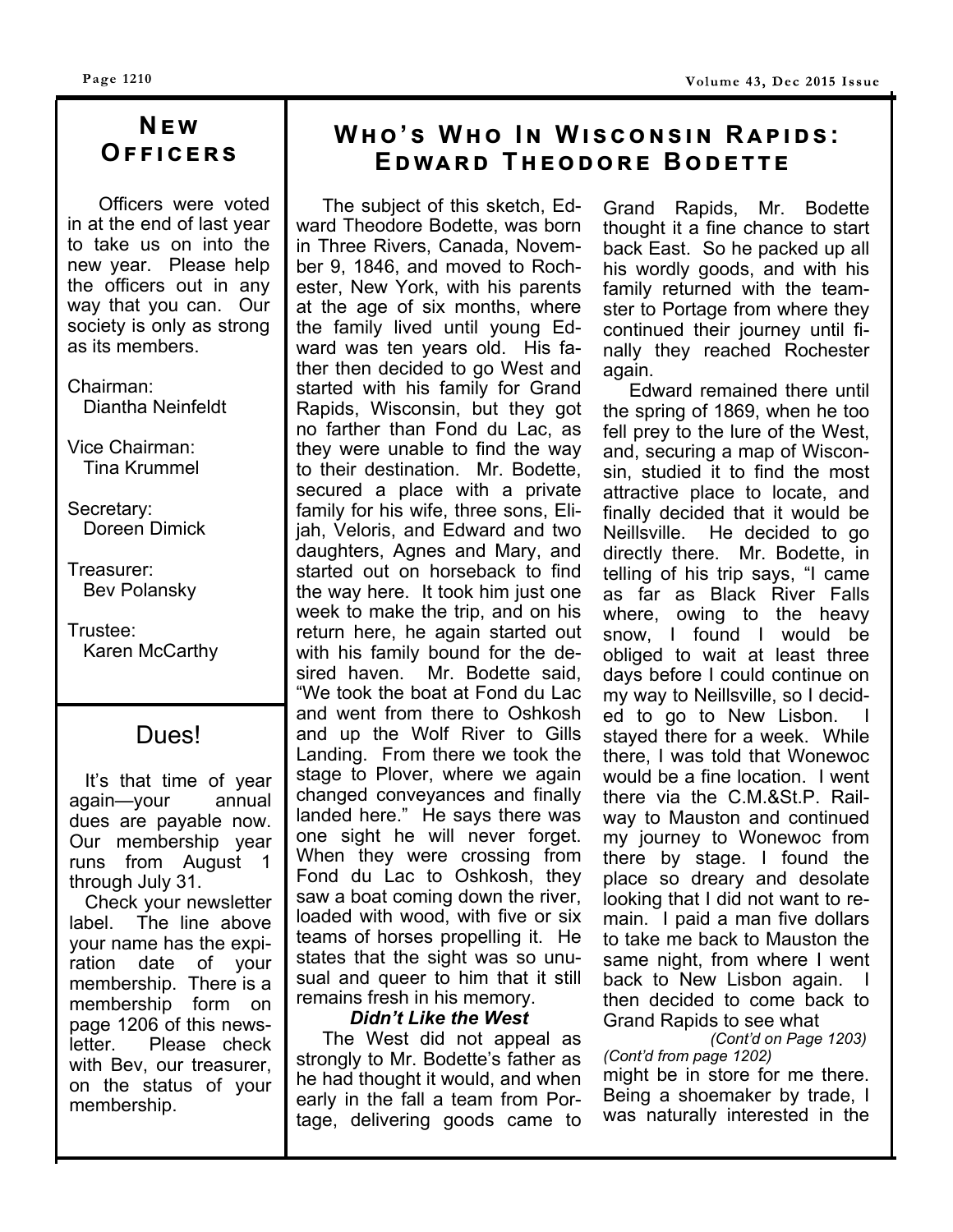# **Wඐ 'ඛ Wඐ , Eඌඟඉකඌ Bඌඍගගඍ, උඖග ' ඌ .**

shoe shops and went about to see how many were located in the village. I found the first one to be owned by Charles Belknap, which was located where Huntington's Garage is now built. I next visited William Balderston's little frame shop in the block where the amusement hall now stands. I then went farther down the street and found James D. LaBreche in a shop located where Weisel's Store now is.

#### *Entered Business*

 Mr. LaBreche and I formed a co-partnership and we ran the business together for three years and a half, when I bought his interest, and have continued working at my trade ever since.

 I lived at the Rablin Hotel, located where the Library now stands, and which was considered at this time to be one of the best hotels in the state outside of Milwaukee. The hotel was destroyed by fire in 1880, just two days previous to the big flood.

 The Reporter was the only newspaper here at that time. It was edited by James Ingraham, who had his office and printing room in the upper story of a building, which was located where the Gordon building now stands, and which was owned by C. W. White, who had a hardware store on the lower floor. W. S. Miller owned a general store where the Empire Saloon stands, a part of which is the original building. Next to that was a row of buildings owned by John and Antoine Arpin. The only one remaining now is occupied by the Weeks Marble Works. Peter Veterfuille had a grocery store in the Huntington building near the Witter Hotel. It was later enlarged and remodeled and still stands on the same ground. The little old Spafford frame building just south of the New Armory stood on the opposite side of the street where the new Engine House No. 1 is located. A block of frame buildings, called the Red Block because the buildings were all painted red, owned by George Neeves extended from where the Mason Saloon now is to Reiland's Butcher Shop.

#### *Recalls Old Stores*

 The next block was occupied by the Wisconsin Hotel, built by Henry Clinton. Next to that on the east side of it was Joseph Homer's general store, while next to that was H. B. Philleo's Drug Store, on the ground floor while the rooms on the second floor were used as a photographic gallery by Mr. Hall. J. D. Witter had an Exchange Bank in a small building where Beardsley's Grocery now stands. A building where the old Fournier Barber shop stands, next to Daly's Drug Store was occupied by Steve Snyder for a Meat Market on the lower floor, while the second floor was occupied by a dressmaking shop conducted by Miss M. G. Gordon.

 Charles Frisby owned a building where F. S. Gill's Paint Store now is which he used and occupied as a Furniture and Undertaking shop. Abner Atwood occupied a building just to the East as a Barber Shop and just beyond was a Wagon Shop run by Lucian Berard, Sr., I. L. Mosher occupied the building in which Brandt now has his Meat Market, where he conducted a general store. The small building next to Loock's Grocery Store now used as a Barber Shop was occupied by Horace Sweeney for a Tailor Shop and who also had a Livery Stable in the rear of the building. Just north of this was Henry Belanger's saloon, while in the building now occupied by the Penny Company was the Worthington Bank on the ground floor, and the Music Hall, above.

#### *Married In This City*

 In October, 1872, Edward Theodore Bodette was united in marriage to Bertha Zeaman of this city. Nine children were born to them, six of whom are still living, four sons, Joseph, Frank, William, and Edward, Jr.,

*(Cont'd on Page 1204) (Cont'd. from Page 1203)*  and two daughters, Mabel and Laura, all of whom are married and living here, with the exception of Laura, the only unmarried one, who lives in Hammond, Indiana, where she is employed by a publishing house.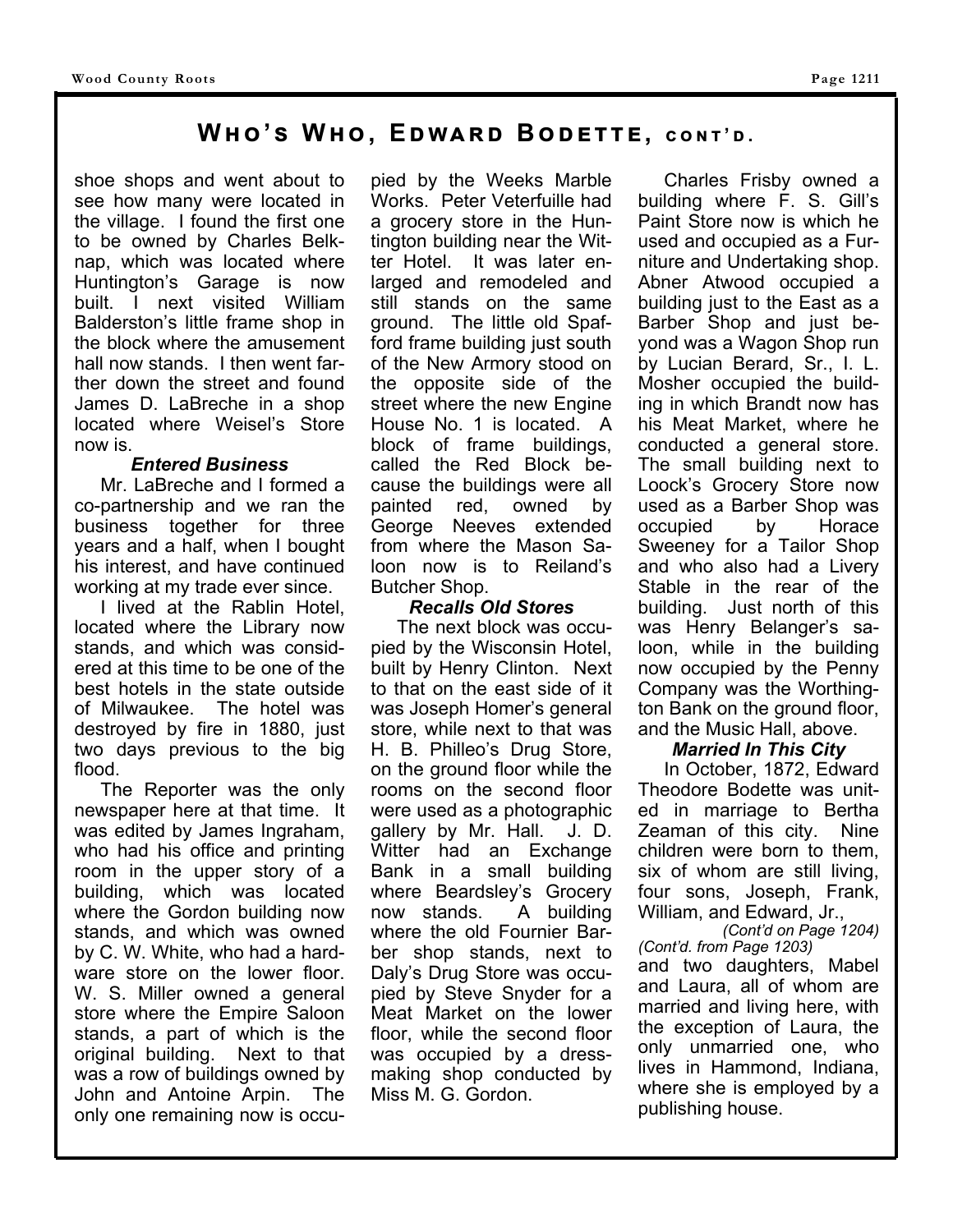## $WHO'S WHO, CONT'D.$

Mr. Bodette is of the Catholic faith. He is not a member of any secret order or organization. He says he has always voted for the man he thought best fit to fill the office, irrespective of politics.

 Mr. Bodette said that, although he had not accumulated wealth, he had lived here in peace and contentment, and hoped to end his days in Wisconsin Rapids, where he is now the oldest business man in the city.

*Wisconsin Rapids Daily Tribune Saturday, January 29, 1921* 

#### Wood County Roots Editor Notes:

*Mr. Edward Bodette passed away Sunday, July 26, 1931, after developing pneumonia following eye surgery. He was the son of Nelson and Armina Bodette. His obituary, printed in the Wisconsin Rapids Daily Tribune on Monday, July 27, 1931, states that he married Bertha Zeaman on November 20, 1872. She was the daughter of Louis and Mary Zeaman of the Town of Sigel. The obituary also noted that he helped organize the volunteer fire department on the east side of Grand Rapids and was associated with it for many years.* 

*I just love these articles on Who's Who in Wisconsin Rapids. Besides giving lots of good genealogical information, a lot of the biographies go on to describe the early towns of Grand Rapids and Centralia. It is so neat to read all the descriptions of the buildings, the places of business, and the business men and women. I will be choosing more of them to reprint here within the pages of our newsletter. Let me know if there's one in particular you'd like to see printed.* 

*After seeing some of these published in our newsletter, McMillan Library added the list of them and an easy link on their website. Check it out.* 

#### $F$   $O$   $R$   $T$   $Y$  -  $N$  in Equidant Sons Are  $L$  **L ISTED
IN THE NEW DIRECTORY**

 The name of Johnson, one of the names listed most frequently on army rosters during the war, appears most frequently in the new Wisconsin Rapids directory that was recently published by the Sterling Directory Service Company. Forty-Nine Johnsons are listed while Smith, generally considered to be another common name, appears 29 times. War records show that the name of Jones was the third ranking name, but in this city only 4 are listed.

 Edmund Schaffenberger, Nekoosa, is the owner of the longest name listed and H. Gee, Wisconsin Rapids, has the shortest name. Joseph Freudenberger is the longest name listed from this city. According to the directory there are found in this community: ten Browns, ten Whites, three Greens, but the Blacks are missing. Fleas, Gumm, Hamm, Hatch, Fry, and Daisy Dill are a few of the odd names listed.

 The directory is a model in every respect, containing a classified business directory, a rural route directory, arranged both alphabetically and according to routes; a street guide, making it easy for the reader to locate the streets; a city directory, containing the names, addresses, telephone numbers, giving the occupation of the occupants and whether the house is owned or rented. The letters O. R. and B. placed after the names, show whether the residence is owned, rented, or is occupied as a boarding place by the person living there.

 The section headed miscellaneous information contains the names of the members of the city government, city council, fire department, police department, justices of the peace, board of health, board of public works, finance committee, and the water works committee.

> *The Daily Tribune Saturday, August 20, 1921*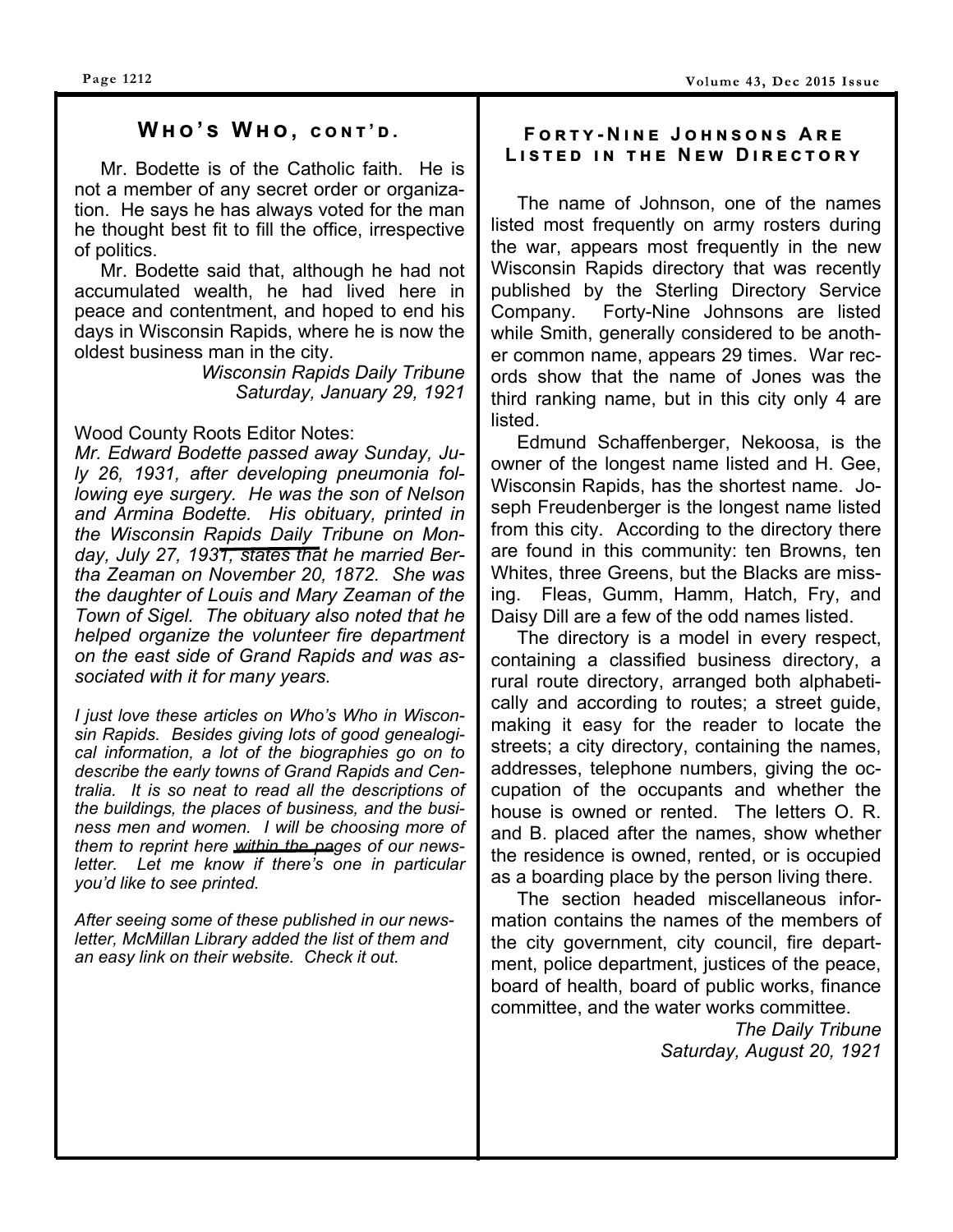# **BOOKS PURCHASED FOR MCMILLAN LIBRARY**

 The following books were purchased by our Society last year for placement at McMillan Memorial Library:

- Planters of the Commonwealth by Charles Edward Banks (2014)
- A Beginner's Guide to Online Genealogy: Learn How to Trace Your Family History and Discover Your Roots by Michael Dunn (2015)
- Genealogy Online for Dummies by April Leigh Helm (Revised 2014)
- From Where They Came To Where We Are, History of the Town of Grant, Portage County, Wisconsin, by Dorothy Raasch and Others (2014) (Donated by Dorothy Raasch)
- 3 Volume Set: Norwegians in America, Their History and Records by Ulvestad. (This is a translated version of the 1907 and 1913 editions.)

 Volume 1: (1825-1907) Sorted by geography in the USA and Canada and by first name (2010).

 Volume 2: (1825-1907) Sorted by occupation and 1,700 locations in Norway. Also in-

## **NEW MEMBERS**

 Back in March, Donna Ryterske joined our group. Yours truly missed her joining then but is making up for it now. She lives in Lily Lake, Illinois. Her e-mail address is kalloran@att.net. She is researching her great grandfather Joseph Walloch, 1868-1940. He married Rosalia Jankowska on June 23, 1890. He is buried at Holy Rosary Cemetery in Sigel. Keep watch in a future newsletter for an article by Donna about her ancestors in Wood County.

 We also welcome back Dennis Krause who has rejoined our ranks. Dennis was a member back in 1994. He had served as a Trustee during his previous membership. Dennis also did the survey of the photographic studios in this area. An article was published in the July 2005 newsletter about this survey. His e-mail is djkrause@wctc.net. Dennis lives in Nekoosa.

 Let's give a "Heart" welcome to both of these new members!

cludes Norwegians in the American Wars including the Civil War (2011).

 Volume 3: (1825-1913) Sorted by last name or paternal names. References Volumes 1 and 2. Also includes thousands of biographical sketches (for genealogy) (2012).

- Volume 1 is placed in memory of Neoma Maleski, a charter member.
- Volume 2 is placed in memory of John "Jack" Lukes, Jr.
- Volume 3 is placed in memory of Barbara Johnson.

Thanks to member Flores Gumz who heads up our Book Purchases Committee. She has been doing this for years and always does an excellent job. Thanks, Flores, for your hard work and dedication!

# **ANNUAL REPORTS**

 Trustees: The trustees turned in the most recent copy of the Cabinet inventories. This copy is kept by the secretary and available at all of our meetings. They are still looking for some annual reports prior to 1998, 2004- 2005, 2005-2006, and 2007-2008; the Policy & Procedures Manual; and the Historian's records.

Research: The Research Committee was taken over from Diantha Neinfeldt by Mary Moss. She reports she answered nine research requests. Since we have so many records on the web site, research requests have dropped off over the years.

Web Site: Some links on our web site had changed and these were updated, along with some of the wording. A quote was obtained for putting the newspaper index on our site, if it is decided that we should do that.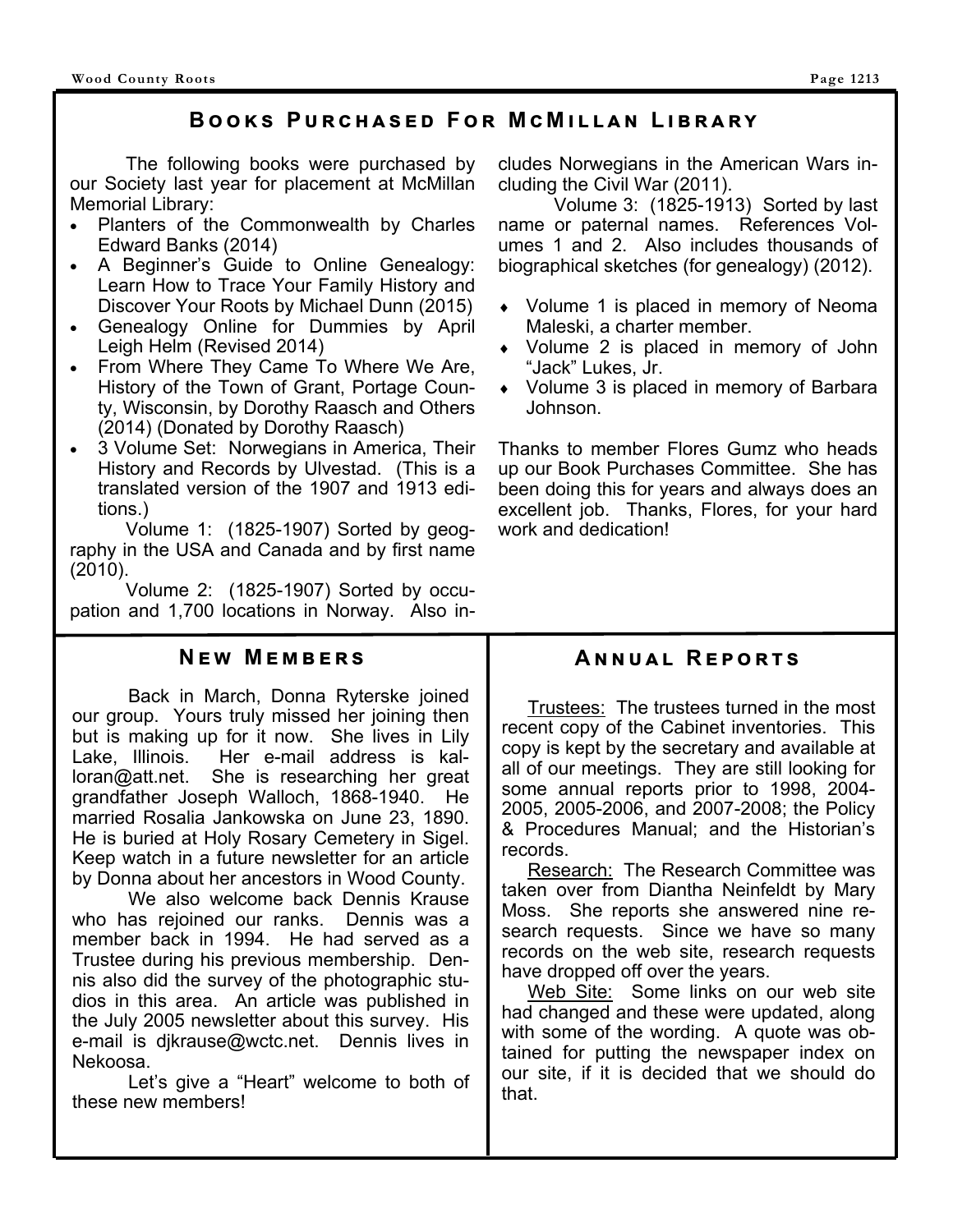# **DREAM HELPED FATHER TO FIND BOY**

 Nekoosa Tribune— Following directions received in a dream he had during the night and repeated again in the morning as though given by the little fellow himself, finally rewarded the persistent and faithful search for the body of Don Gavre who was drowned two weeks ago yesterday.

 S. Gavre, father of the lad, had planned on starting out Tuesday morning with a week's supply of food and a camping outfit and had all in readiness Monday evening for an early start Tuesday morning. He retired early and during the night dreamed that he was hunting for the boy and from an unknown source he received directions as to the exact location of the boy. It all seemed so real that he awoke. In the morning, he said, it seemed as that his boy was calling him, telling where he was and to look very carefully. It all seemed so uncanny but Mr. Gavre started out and when he had reached a sandbar in the river opposite the Bulgrin farm, New Rome, he found the location he dreamed of. An examination of a little cove, which was given as the place where the boy was, brought to an end a twoweek's suspense.

 The body was found almost buried in the sandbar, only the face showing in the water. The sand had even worked through the clothes of the lad. Mr. Gavre telephoned to his wife that he had been successful and Louis Simmet went down in his auto and brought both Mr. Gavre and the lad back. Funeral services were held Wednesday morning, at the Sacred Heart Church, Rev. Fr. Feldman officiating and interment made at Riverside Cemetery.

> *Donald J. Gavre Born March 28, 1916 Died May 7, 1919*

*Article from the front page of The Grand Rapids Tribune, May 29, 1919.*

| <b>MEMBERSHIP FORM</b>                            |  |  |  |  |
|---------------------------------------------------|--|--|--|--|
| DETACH AND MAIL WITH A CHECK FOR \$15 PAYABLE TO: |  |  |  |  |
| HEART O' WISCONSIN GENEALOGICAL SOCIETY           |  |  |  |  |
| P.O. Box 1565                                     |  |  |  |  |
| Wisconsin Rapids WI 54495-1565                    |  |  |  |  |

| Name:    |        |           |  |
|----------|--------|-----------|--|
| Address: |        |           |  |
| City:    | State: | Zip Code: |  |

Phone: (\_\_\_\_) \_\_\_\_\_\_\_\_\_\_\_\_\_\_\_\_\_\_\_\_\_\_\_\_\_\_ E-mail: \_\_\_\_\_\_\_\_\_\_\_\_\_\_\_\_\_\_\_\_\_\_\_\_\_\_\_\_\_\_\_\_\_\_\_\_\_\_\_\_

New members only: You may have one free surname search if you reside outside of Wood County, WI (a \$10 value).

Surname you would like researched:

The membership list is published once per year in the December newsletter. We ask that you give permission for us to publish your address, telephone number, and e-mail address by responding to the following questions. (Please clearly circle your answer; if no response is given, we will automatically publish): I wish to have the following published in the December newsletter: my address? Yes No; my phone number? Yes No; my e-mail address? Yes No

Members may submit one free query per year, which will be published in the Society's newsletter in order to contact others researching the same ancestors. It should be 50 words or less, not counting the name and address of the submitter. Members and non-members may submit additional queries at the rate of 10 cents per word.

Please enclose a self-addressed, stamped envelope if you want a membership card mailed to you. Thanks.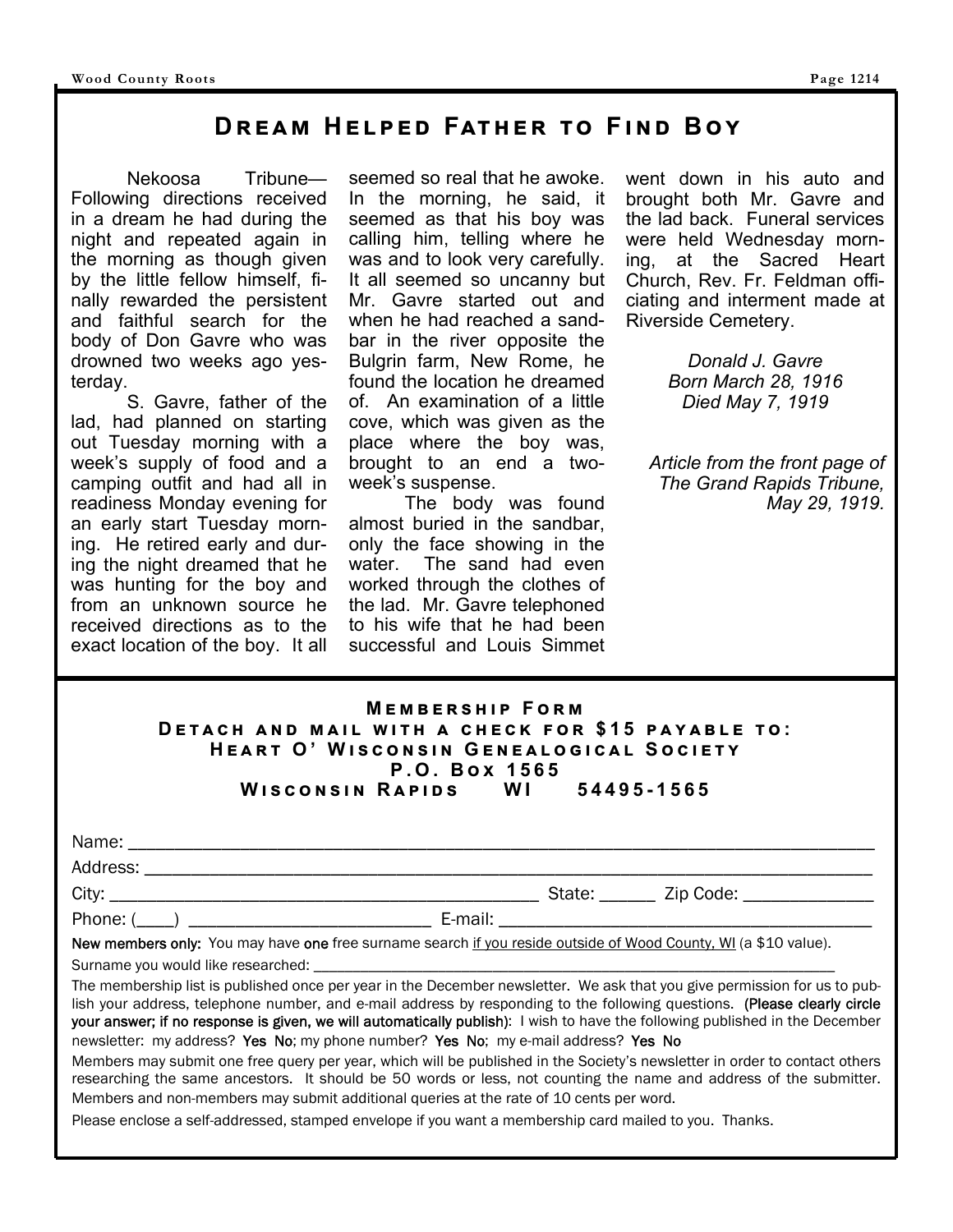#### **Page 1215**

# **CALENDAR OF EVENTS**

**9 Feb 2016 Heart O' Wisconsin Genealogical Society Meeting, 6:30 p.m., McMillan Memorial Library, Wisconsin Rapids, WI.** Phil Brown, President of the South Wood County Historical Corporation, will be taking us back "to travel through time." Please join us. Meeting will follow after the program.

**8-9 Apr 2016 Wisconsin State Genealogical Society Gene-A-Rama. "Thinking Outside the Box"** This will be held at The Plaza Hotel & Suites, in Wausau, Wisconsin. Make your hotel reservation before March 7 to get the block rate. Topics include "Through the Golden Door: Immigration After the Civil War," "Wreck of the Edmund Fitzgerald," "Martha Benschura—Enemy Alien," "Property Records," "Collections and Services at the Wisconsin Historical Society Library Archives," "Blackguards and Black Sheep—The Lighter Side of the Law," "More Than Just the Social Security Index," "No Vitals? No Problem! Building a Family Through Circumstantial Evidence," "Obituaries, Death Notices, Funeral Records," "Using Maps for Genealogy and Local History," and "After The Courthouse Burns: Rekindling Family History Through DNA." Go on line to www.wsgs.org to print off a registration and look over the topics in more detail.

**31 Aug-3 Sep 2016 FGS 2016 National Conference in Springfield, Illinois.** Celebrate FGS' 40th Anniversary as they return to the Land of Lincoln. Go to www.fgs.org for more information as it becomes available. Plan now to attend this nearby conference.

*If you're a member of WSGS, don't forget their very informative webinars which you, as a member, can access on their website at www.wsgs.org.*